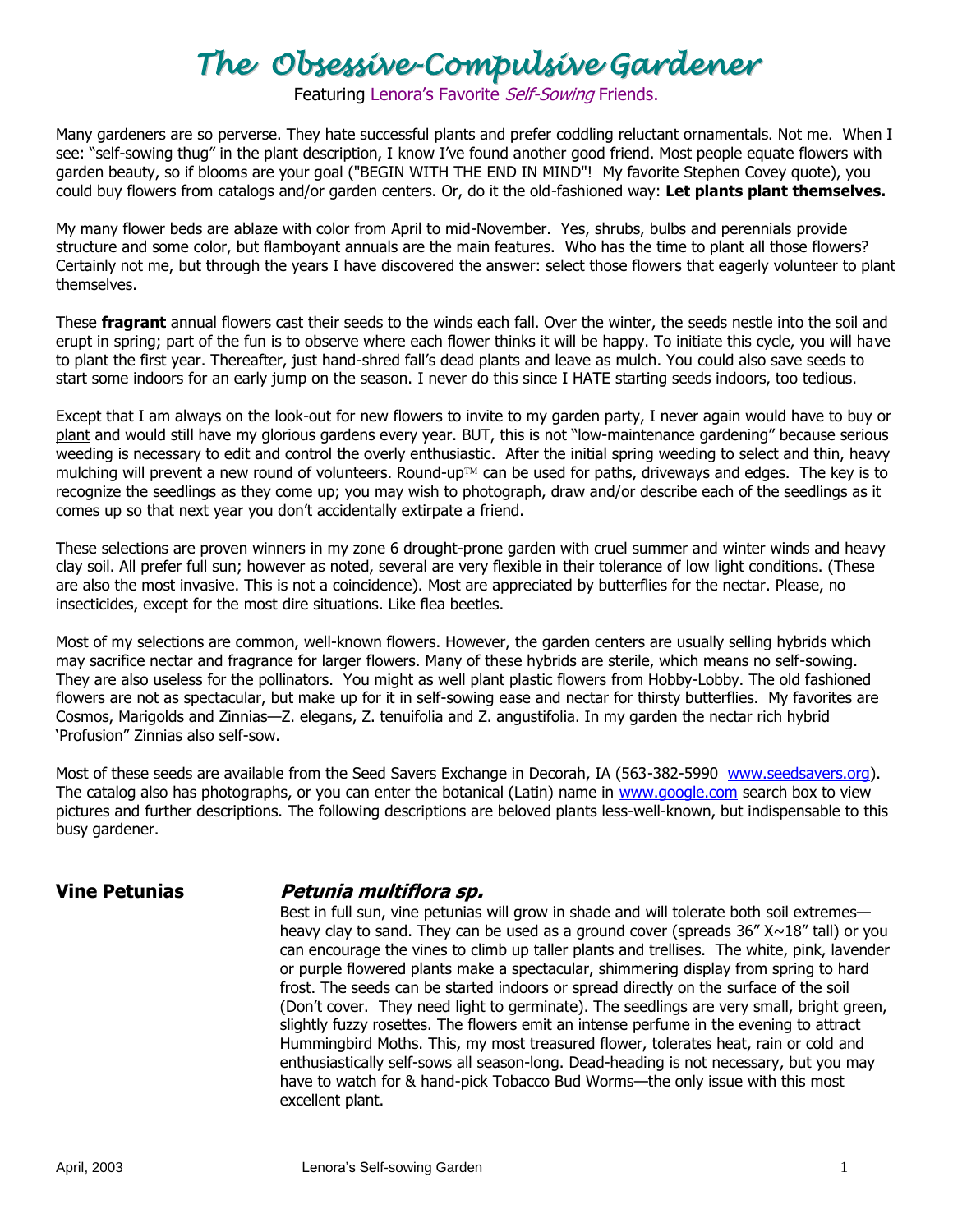| <b>Flowering Tobacco</b> | Nicotiana alata and N. sylvestris<br>"Nickies" tolerate any soil and any light conditions. The <i>alata's</i> bright green plants grow 2<br>-3 feet tall with evening-fragrant flowers in many shades, including white, pink,<br>lavender, red and chartreuse. N. sylvestris ("Only the Lonely") is 4-5 feet tall with<br>intensely fragrant white flowers. The seedlings are flat, fuzzy bright green rosettes<br>(similar to vine petunias; however the petunias quickly grow bushy while the nickie<br>remains a rosette until it erects the flower spikes). It is a favorite food source of<br>hummingbird moth caterpillars -do not kill those huge green caterpillars with the tail-<br>horn! (Some of us pet them affectionately). You will be rewarded by evening visitations<br>of the striped hummingbird moths hovering over the flowers with their 8" long tongues. |
|--------------------------|---------------------------------------------------------------------------------------------------------------------------------------------------------------------------------------------------------------------------------------------------------------------------------------------------------------------------------------------------------------------------------------------------------------------------------------------------------------------------------------------------------------------------------------------------------------------------------------------------------------------------------------------------------------------------------------------------------------------------------------------------------------------------------------------------------------------------------------------------------------------------------|
| <b>Cleome</b>            | Cleome spinosa                                                                                                                                                                                                                                                                                                                                                                                                                                                                                                                                                                                                                                                                                                                                                                                                                                                                  |
| (Spider Flower)          | Another amazing specimen, these heat and drought tolerant flowers grow 5 feet tall in a<br>sunny garden, topped by large airy clusters of blooms in shades of white, pink, rose or<br>lavender. (Hint: train vine petunias to grow up the spiny naked stems). This is also an<br>excellent flower for bouquets. The seedling has medium green tri-part leaves. Early<br>spring, be on the lookout for flea beetle infestations. Actually, they can be an ally to<br>control the over-enthusiasm of Cleome seedlings.                                                                                                                                                                                                                                                                                                                                                            |
| Verbena-on-a-stick       | Verbena bonariensis<br>A tender perennial, this zone 7 self-sowing beauty often survives mild Kansas winters.<br>Full sun and well-draining soil are its only requirements since it is drought tolerant. The<br>lavender flowers bloom from late May to mid-November, dancing in the wind 2 to 4 feet<br>above the basal rosette. Its delectable nectar attracts squadrons of pollinators, making it<br>a 'must-have' for the pollinator garden.                                                                                                                                                                                                                                                                                                                                                                                                                                |
| <b>Hyacinth Bean</b>     | <b>Dolichos lablab</b><br>The purple stemmed vine climbs about 6 feet, or it can be allowed to sprawl. The vine is<br>very attractive with tri-fold leaves that are burgundy underneath and burgundy stems.<br>The flowers are a pretty plum and lavender combination; however, the fall-display of<br>brilliant fuchsia bean pods is the attraction. To plant, wait until the soil warms up and<br>first soak the beans overnight before planting about $\frac{1}{2}$ deep and keep moist until the<br>distinctive purple-green seedling emerges. The young bean pods are reportedly<br>poisonous, but you'll prefer to leave them for their beauty anyway.                                                                                                                                                                                                                    |
| <b>Four O'Clocks</b>     | Mirabilis jalapa<br>This two-foot tall shrubby plant tolerates any soil and any light conditions. The jasmine-<br>scented flowers open in the late afternoon and close the next morning. The flowers come<br>in a wide range of shades—fuchsia, coral, white, yellow, and even mottled/striped! And<br>do not kill the large green tail-horned caterpillars—they grow up to be the White-lined<br>Sphinx Moth, a Hummingbird Moth species. The avian hummingbirds and the moths duel<br>over the blooms. (Moths win!)                                                                                                                                                                                                                                                                                                                                                           |
|                          | Four O'clocks are zone 7 perennials so the thick tap root may survive a mild Kansas<br>winter. You'll also have multitudes of seedlings because the seeds are poisonous to<br>birds. The seedling has very recognizable large cotyledons and the foliage is bright<br>green. In early spring, a small leaf maggot may infest the buds and skeletonize the<br>leaves. Hand-killing is best, but you may need to spray—wincing in pain at the thought of<br>endangering caterpillars, but the rapacious maggots prevent flowering and can even kill<br>the plant.                                                                                                                                                                                                                                                                                                                 |
| <b>Mexican Sunflower</b> | Tithonia rotundifolia                                                                                                                                                                                                                                                                                                                                                                                                                                                                                                                                                                                                                                                                                                                                                                                                                                                           |
|                          | A 6 foot branching plant with fiery-orange 3" flowers, Tithonia belongs at the back of<br>every sunny garden. The flowers are on long stems that make for excellent bouquets.<br>Yes, all the other flowers in this collection are pink-purple colors. But I control the drama                                                                                                                                                                                                                                                                                                                                                                                                                                                                                                                                                                                                  |